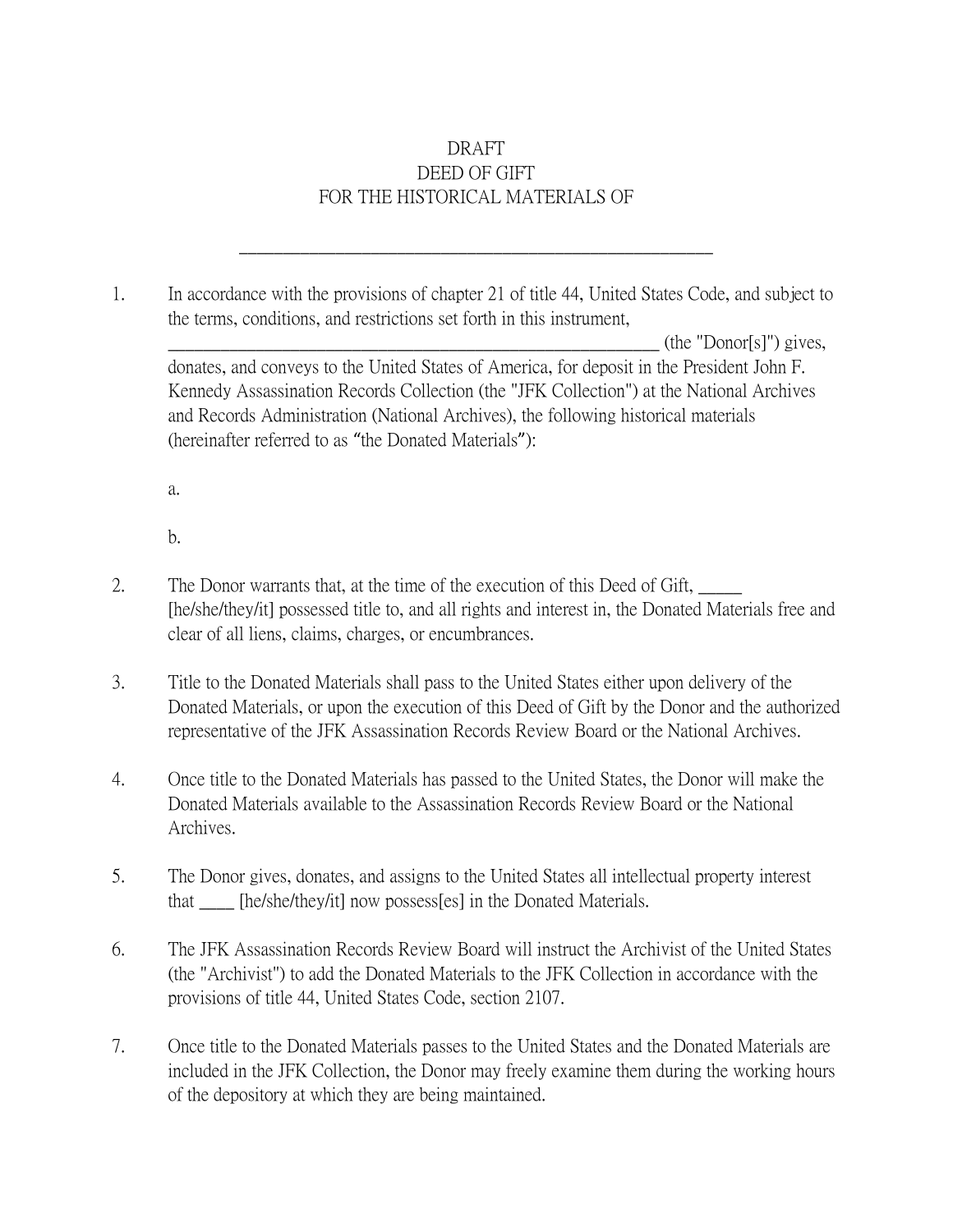- 8. The Donor may, upon request and from time to time, obtain reproductions of any or all of the Donated Materials. The Archivist, or his or her designee, shall determine at the time of each request whether reproductions are to be provided free of charge or, in the alternative, for a fee set in accordance with the provisions of chapter 21 of title 44, United States Code.
- 9. (a) It is the Donor's wish that the Donated Materials be made available for use by the public as soon after and to the fullest extent possible following their inclusion in the JFK Collection. For this reason, the Donor places no restrictions on the use of the Donated Materials.
	- (b) The Archivist may, subject only to restrictions placed upon him by law or regulation, provide for the preservation, arrangement, repair and rehabilitation, duplication and reproduction, description, exhibition, display, and servicing of the Donated Materials as may be needful or appropriate.
- 10. The JFK Assassination Records Review Board agrees that once it receives possession of the Donated Materials, it will promptly ship the Donated Materials to the National Archives for inclusion in the JFK Collection.

Date: Signed: Donor's Name

Date:\_\_\_\_\_\_\_\_\_\_\_\_\_\_\_\_\_\_\_\_\_ Signed:\_\_\_\_\_\_\_\_\_\_\_\_\_\_\_\_\_\_\_\_\_\_\_\_\_

Assassination Records Review Board

Having received the Donated Materials from the representative of the JFK Assassination Records Review Board and pursuant to my authority under 44 U.S.C.

§ 2111, I accept this gift on behalf of the United States of America, subject to the terms, conditions, and restrictions set forth above.

Date:  $\Box$ 

John W. Carlin Archivist of the United States